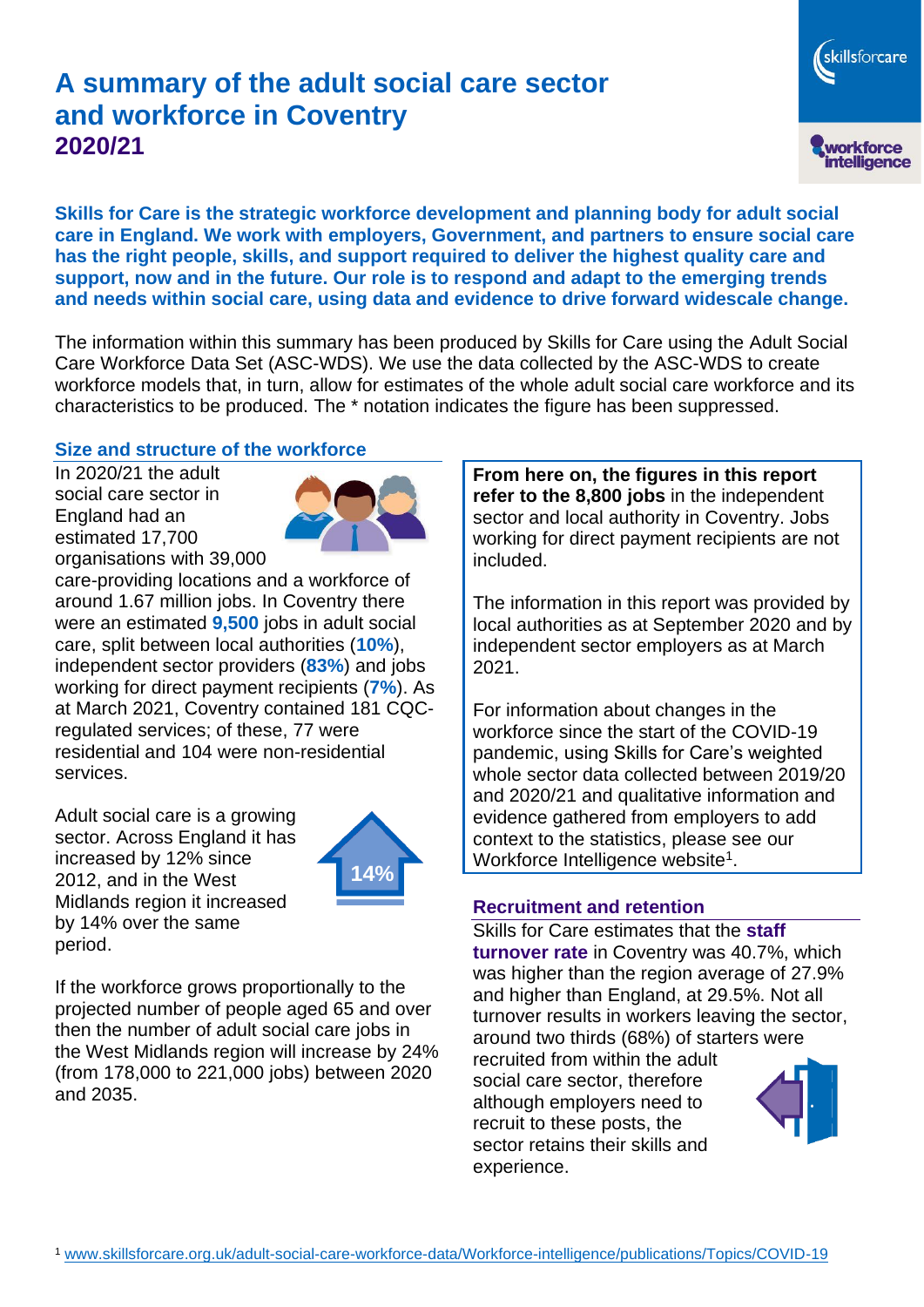Adult social care has an experienced 'core' of workers. Workers in Coventry had on average **8.6 years of experience in the sector** and 80% of the workforce had been working in the sector for at least three years.

Using both workforce intelligence evidence and our links with employers and stakeholders across England, we know that recruitment and retention is one of the largest issues faced by employers. We have many resources and tools available to help, for example the 'Values-based recruitment and retention toolkit'<sup>2</sup> and 'Seeing potential: widen your talent pool'. <sup>3</sup> For more information please visit: [www.skillsforcare.org.uk/recruitment-retention](http://www.skillsforcare.org.uk/recruitment-retention)

### **Employment information**

We estimate Coventry had **8,800** adult social care jobs employed in the local authority and independent sectors. These included 650 managerial roles, 325 regulated professionals, 6,700 direct care (including 5,700 care workers), and 1,200 other-non-care proving roles.

The average number of **sickness days** taken in the last year in Coventry was 11.2, (10 in West Midlands and 9.5 across England). With an estimated directly employed workforce of 8,300, this would mean employers in Coventry lost approximately **93,000 days to sickness in 2020/21**. In England levels of staff sickness have nearly doubled over the course of the pandemic between 2019/20 and 2020/21, in total around 6 million extra days were lost to sickness than in the year before.

Around one quarter (27%) of the workforce in Coventry were on zero-hours contracts. Around a half (53%) of the workforce usually worked full-time hours and 47% were parttime.

### **Chart 1. Proportion of workers on zero hours contracts by area**

| England       |
|---------------|
| West Midlands |
| Coventry      |



## **Workforce demographics**

The majority (84%) of the workforce in Coventry were female, and the average age was 43 years old. Workers aged 24 and



under made up 10% of the workforce and workers aged over 55 represented 23%. Given this age profile approximately 2,000 people will be reaching retirement age in the next 10 years.

Nationality varied by region, in England 83% of the workforce identified as British, while in the West Midlands region this was 87%. An estimated 82% of the workforce in Coventry identified as British, 7% identified as of an EU nationality and 11% a non-EU nationality, therefore there was a similar reliance on EU and non-EU workers.

## **Pay**



Table 1 shows the full-time equivalent annual or hourly pay rate of selected job roles in Coventry (area), West Midlands (region) and England. All figures

represent the independent sector as at March 2021, except social workers which represent the local authority sector as at September 2020. At the time of analysis, the National Living Wage was £8.72.

#### **Table 1. Average pay rate of selected job roles by area**

|                                 | <b>England</b> | Region  | Area    |  |
|---------------------------------|----------------|---------|---------|--|
| Full-time equivalent annual pay |                |         |         |  |
| Social Worker <sup>t</sup>      | £37,100        | £36,400 | £37,800 |  |
| Registered nurse                | £33,600        | £33,300 | £37,300 |  |
| Hourly pay                      |                |         |         |  |
| National Living<br>Wage         | £8.72          | £8.72   | £8.72   |  |
| Senior care worker              | £10.00         | £9.80   | £10.00  |  |
| Care worker                     | £9.29          | £9.11   | £9.31   |  |
| Support and<br>outreach         | £9.53          | £9.35   | £9.41   |  |

†Local authority social workers only.

Please note that pay varies by sector, with local authority pay generally being higher than independent sector pay.